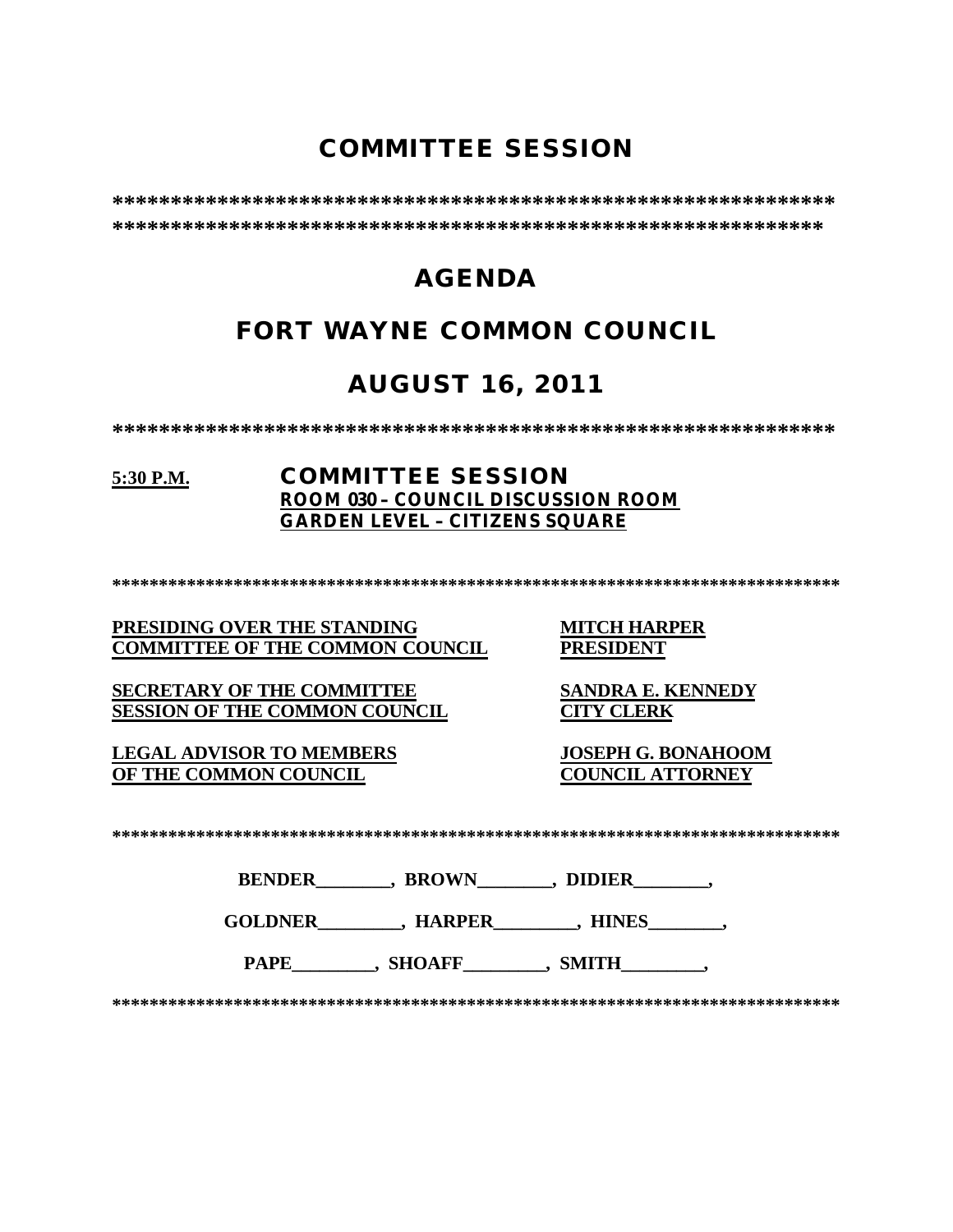**\*\*\*\*\*\*\*\*\*\*\*\*\*\*\*\*\*\*\*\*\*\*\*\*\*\*\*\*\*\*\*\*\*\*\*\*\*\*\*\*\*\*\*\*\*\*\*\*\*\*\*\*\*\*\*\*\*\*\*\*\*\*\*\*\*\*\*\*\*\*\*\*\*\*\*\*\*\***

# **ORDER OF THE AGENDA**

**\*\*\*\*\*\*\*\*\*\*\*\*\*\*\*\*\*\*\*\*\*\*\*\*\*\*\*\*\*\*\*\*\*\*\*\*\*\*\*\*\*\*\*\*\*\*\*\*\*\*\*\*\*\*\*\*\*\*\*\*\*\*\*\*\*\*\*\*\*\*\*\*\*\*\*\*\*\***

**1. ROLL CALL**

### **2. ADOPTION OF THE AGENDA**

### **3. CITY UTILITIES UPDATE: JUSTIN BRUGGER LONG TERM CONTROL PLAN FOR REDUCING COMBINED SEWER OVERFLOWS**

**4. DISCUSSION OF PENDING ORDINANCES AND RESOLUTIONS – PAGES 3 THRU 6**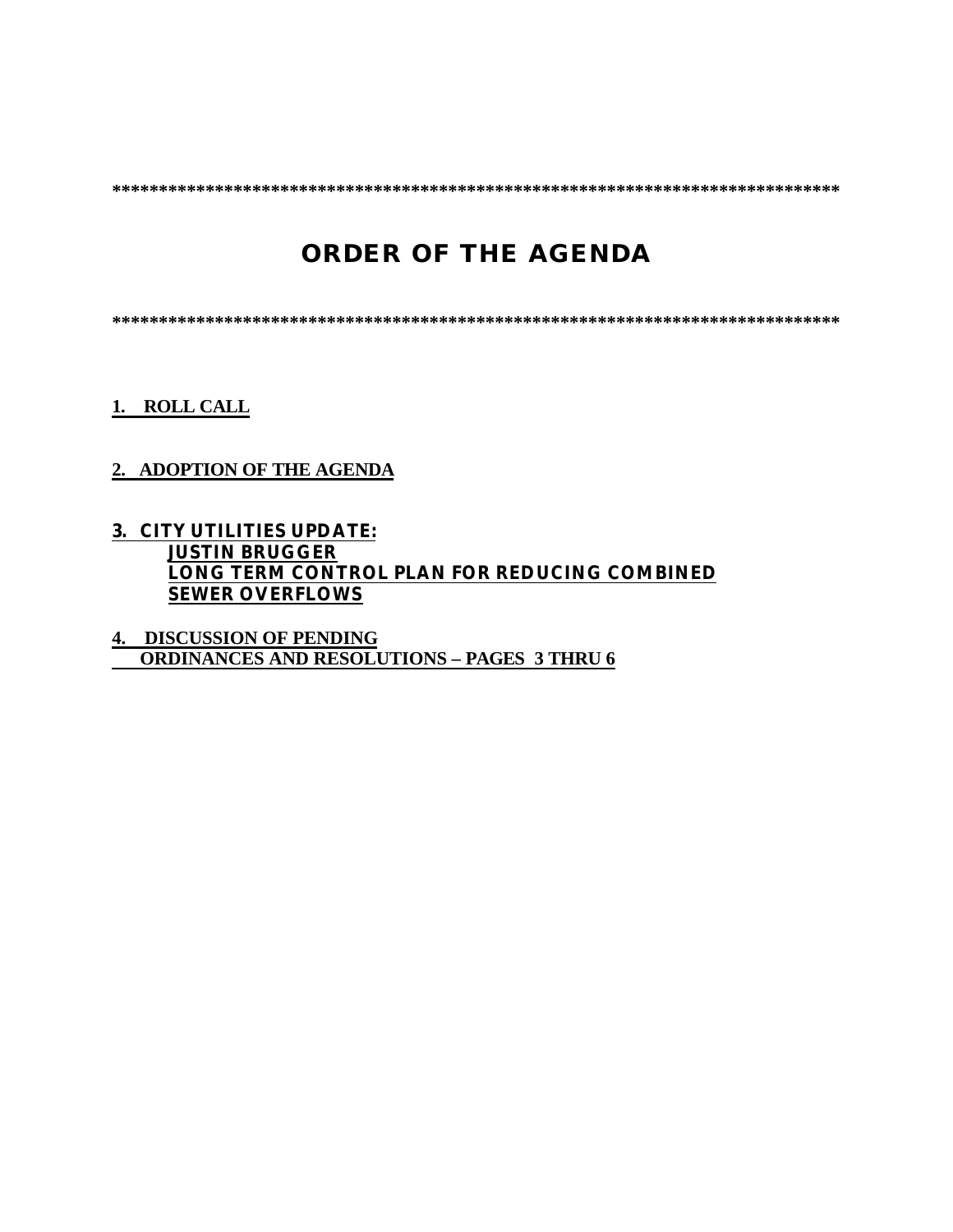## **ORDINANCES AND RESOLUTIONS UP FOR DISCUSSION**

**\*\*\*\*\*\*\*\*\*\*\*\*\*\*\*\*\*\*\*\*\*\*\*\*\*\*\*\*\*\*\*\*\*\*\*\*\*\*\*\*\*\*\*\*\*\*\*\*\*\*\*\*\*\*\*\*\*\*\*\*\*\***

## **CITY UTILITIES COMMITTEE**

### *Marty Bender – Chair Glynn A. Hines – Co-Chair All Council Members*

### **ACTION**

**S-11-08-05**

**AN ORDINANCE approving Resolution 98-8-3-11-3 – The Stone Lake Storm Water Easement Agreement between Stone Lake Development, LLC and the City of Fort Wayne, Indiana, by and through the Fort Wayne Board of Storm Water Management**

**Total cost of \$175,000**

**(\$150,000 to be paid upon approval and \$25,000**

**By the end of the first quarter of 2012)**

### **FINANCE COMMITTEE**

### **No Ordinances or Resolutions up for discussion**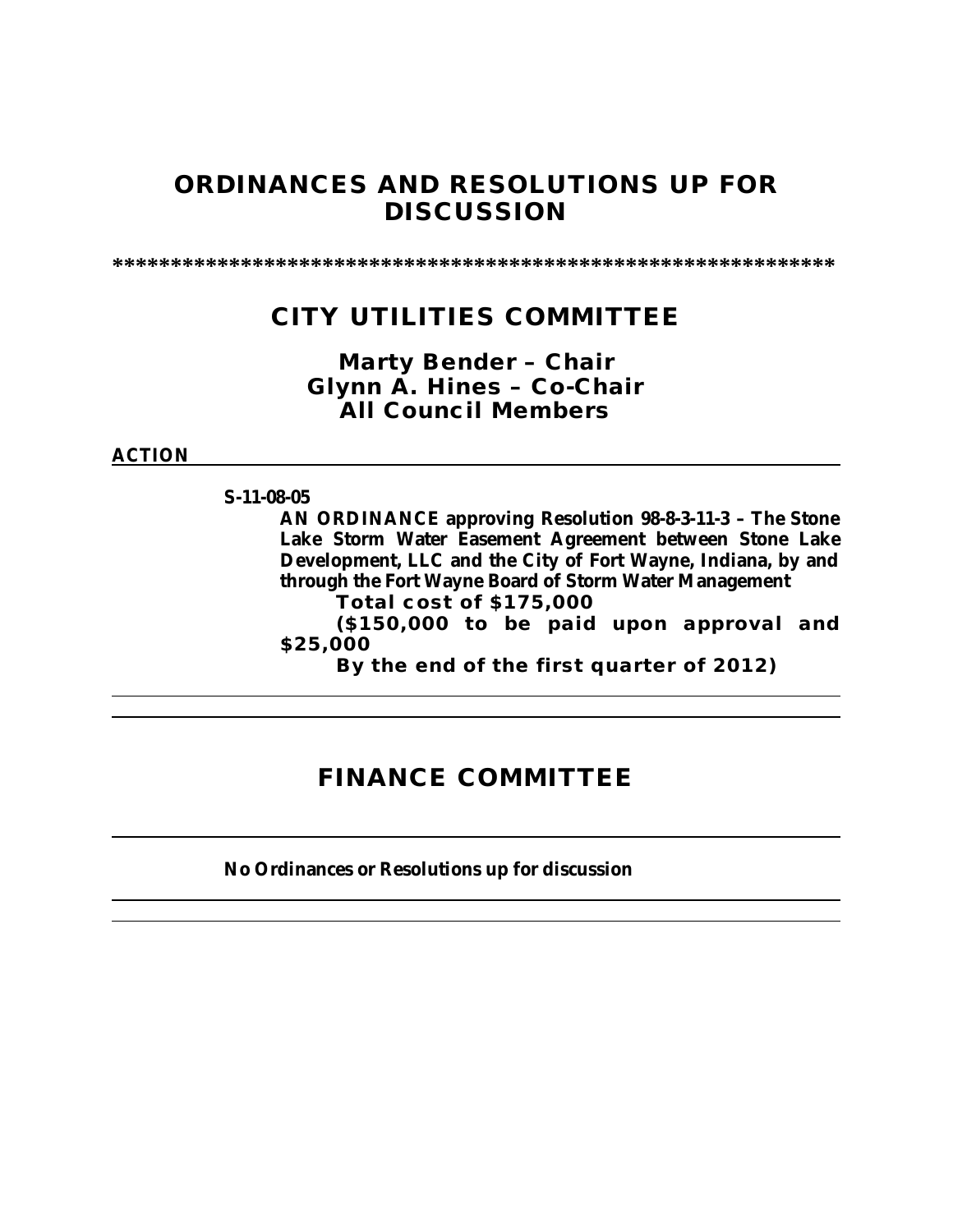### **REGULATIONS COMMITTEE**

*Thomas F. Didier – Chair John Shoaff – Co-Chair All Council Members*

### **ACTION**

**G-11-03-02**

**AN ORDINANCE amending the Thoroughfare Plan of the City Comprehensive ("Master") Plan by vacating public right-of-way Vacate Beach Street – this property will be used as a shared access drive for the new convenience store and the adjacent printing company**

### **G-11-08-02**

**AN ORDINANCE amending 50.09 Garbage User Fee of the City of Fort Wayne, Indiana, Code of Ordinances**

**Monthly single-family residential household fee**

**Shall be \$9.95 per month, effective September 1, 2011 Monthly multi-family two-to-four residential** 

**unit household fee shall be \$19.90 per month, effective September 1, 2011**

#### **G-11-08-06**

**AN ORDINANCE establishing the Solid Waste and Recycling Fund**

> **Section 50.03 will be amended to create a Solid Waste and Recycling Fund**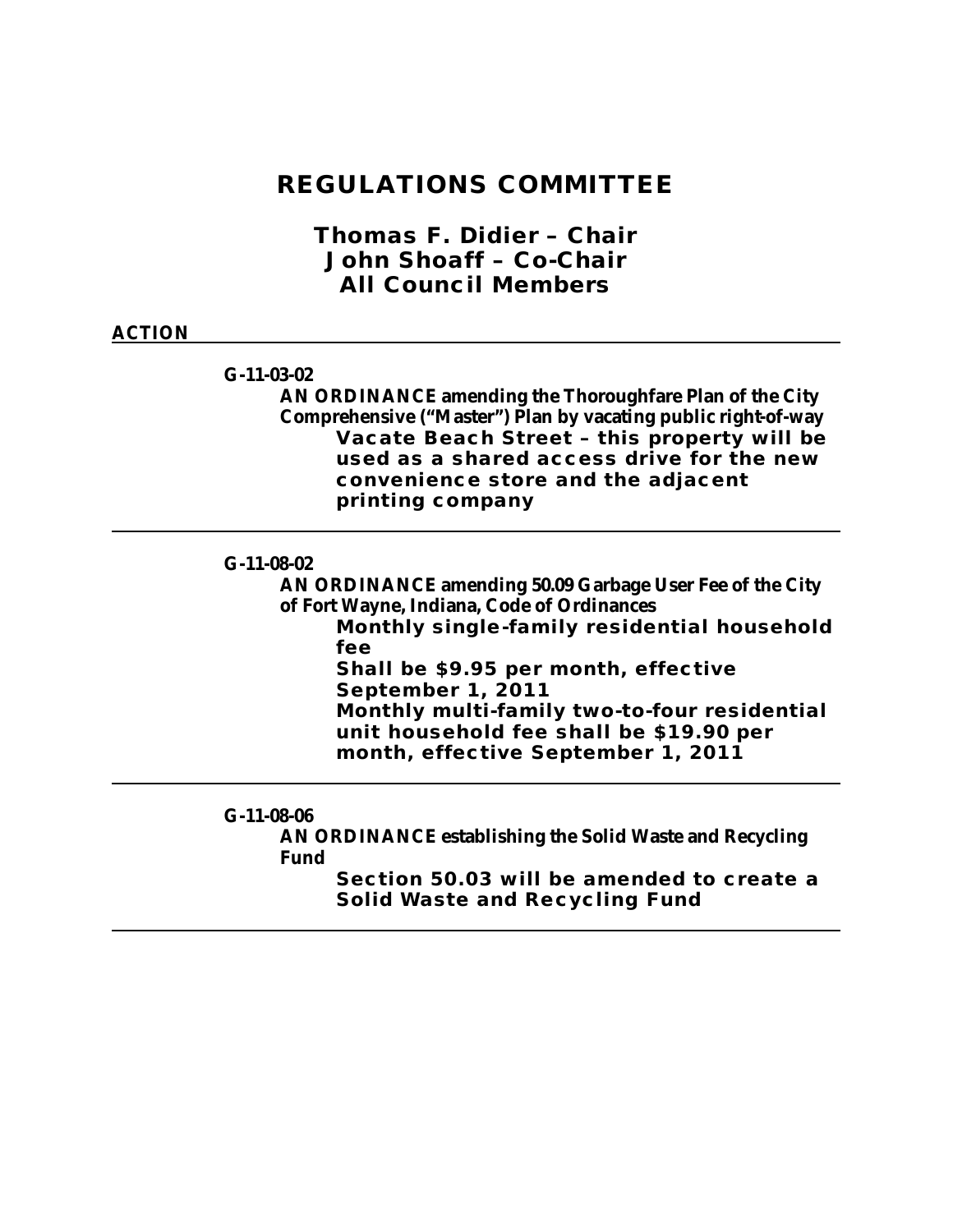## **REGULATIONS COMMITTEE CONTINUED**

### **ACTION**

**G-11-08-08**

**AN ORDINANCE amending Section 99.140 of the Fort Wayne Code of Ordinances** 

**Chapter 99 of the Code of Ordinances is hereby amended to delete Section 99.140, Paragraphs (A) and (B) variety of trees permitted to be planted along streets in its entirety and replaced with variety of trees permitted to be planted along streets**

## **PUBLIC WORKS COMMITTEE**

*Tim Pape – Chair Karen E. Goldner – Co-Chair All Council Members*

**S-11-08-03**

**AN ORDINANCE approving contract for the West Main Street Lighting Upgrade between City Lights and Signals, Inc. and the City of Fort Wayne, Indiana, in connection with the Board of Public Works Total cost of \$232,287.50**